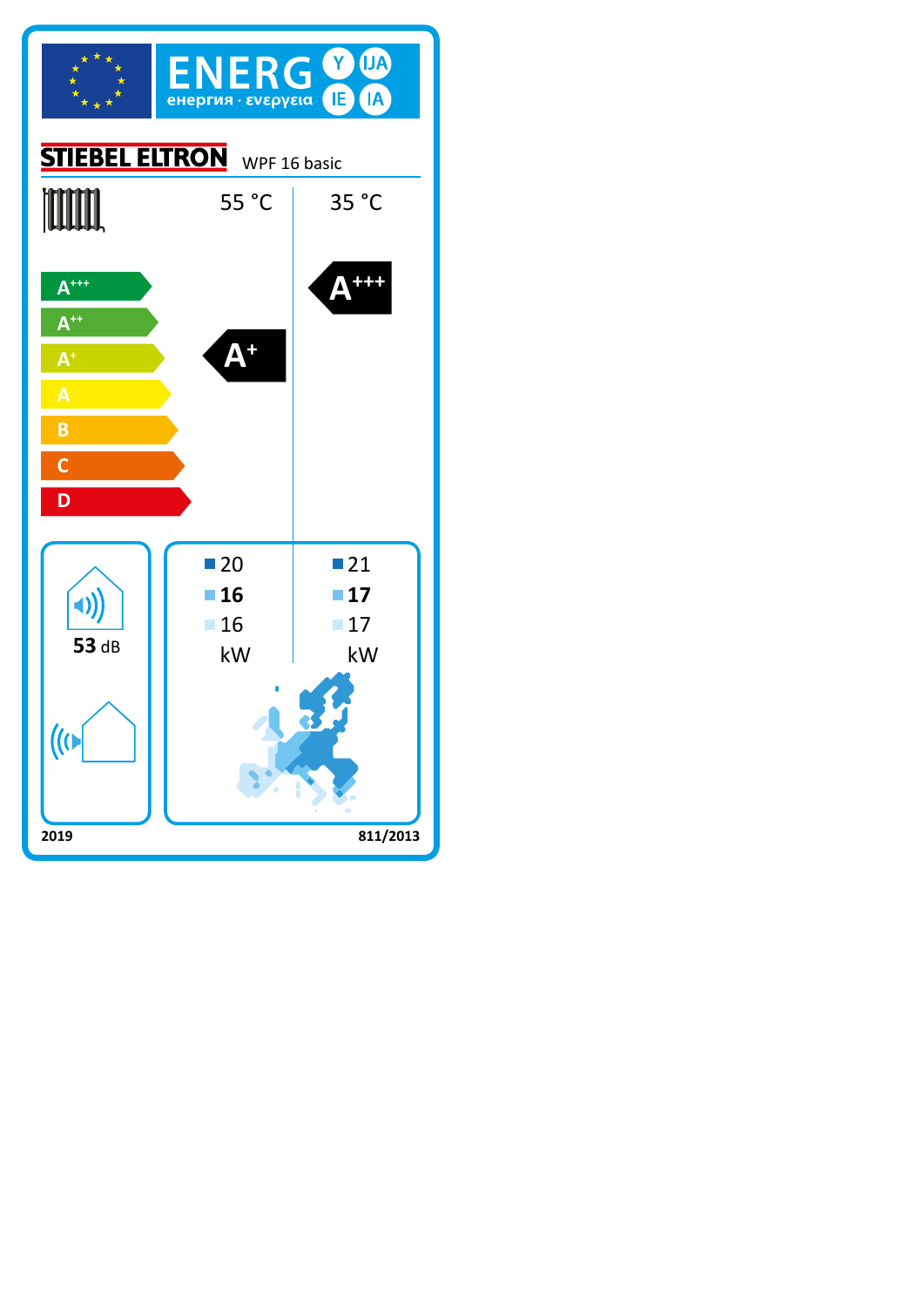## **Product datasheet: Room heater to regulation (EU) no. 811/2013**

|                                                                                                                 |       | <b>WPF 16 basic</b>   |
|-----------------------------------------------------------------------------------------------------------------|-------|-----------------------|
|                                                                                                                 |       | 230948                |
| Manufacturer                                                                                                    |       | <b>STIEBEL ELTRON</b> |
| Energy efficiency class for central heating in moderate climates for<br>medium temperature applications         |       | A+                    |
| Energy efficiency class for central heating in moderate climates for low<br>temperature applications            |       | $A_{+++}$             |
| Rated heating output in moderate climates for medium temperature<br>applications                                | kW    | 16                    |
| Rated heating output in moderate climates for low temperature<br>applications                                   | kW    | 17                    |
| Energy efficiency for central heating in moderate climates for medium<br>temperature applications               | %     | 117                   |
| Energy efficiency for central heating in moderate climates for low<br>temperature applications                  | %     | 177                   |
| Energy consumption of central heating in moderate climates for medium<br>temperature applications               | kWh/a | 10353                 |
| Energy consumption for central heating under moderate climatic<br>conditions, for low temperature applications  | kWh/a | 7440                  |
| Sound power level internal                                                                                      | dB(A) | 53                    |
| Rated heating output in colder climates for medium temperature<br>applications                                  | kW    | 20                    |
| Rated heating output in colder climates for low temperature applications                                        | kW    | 21                    |
| Rated heating output in warmer climates for medium temperature<br>applications                                  | kW    | 16                    |
| Rated heating output in warmer climates for low temperature applications                                        | kW    | 17                    |
| Energy efficiency for central heating in colder climates for medium<br>temperature applications                 | $\%$  | 122                   |
| Energy efficiency for central heating in colder climates for low<br>temperature applications                    | $\%$  | 183                   |
| Energy efficiency for central heating in warmer climates for medium<br>temperature applications                 | $\%$  | 117                   |
| Energy efficiency for central heating in warmer climates for low<br>temperature applications                    | %     | 178                   |
| Energy consumption for central heating under colder climatic conditions,<br>for medium temperature applications | kWh/a | 14861                 |
| Energy consumption for central heating under colder climatic conditions,<br>for low temperature applications    | kWh/a | 10600                 |
| Energy consumption for central heating under warmer climatic conditions,<br>for medium temperature applications | kWh/a | 6678                  |
| Energy consumption for central heating under warmer climatic conditions,<br>for low temperature applications    | kWh/a | 4778                  |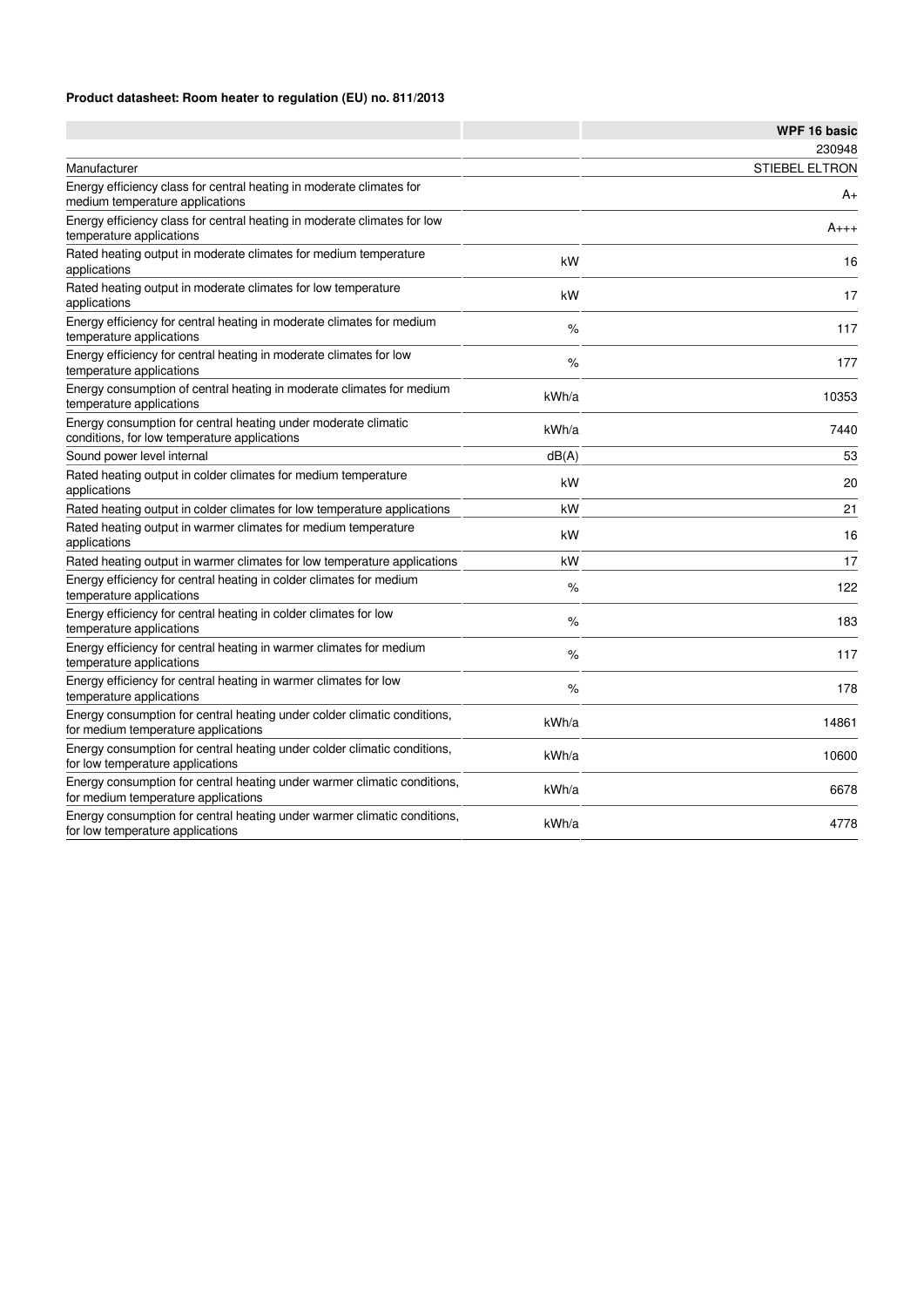



## **STIEBEL ELTRON**

WPF 16 basic

# **TOOTAL**

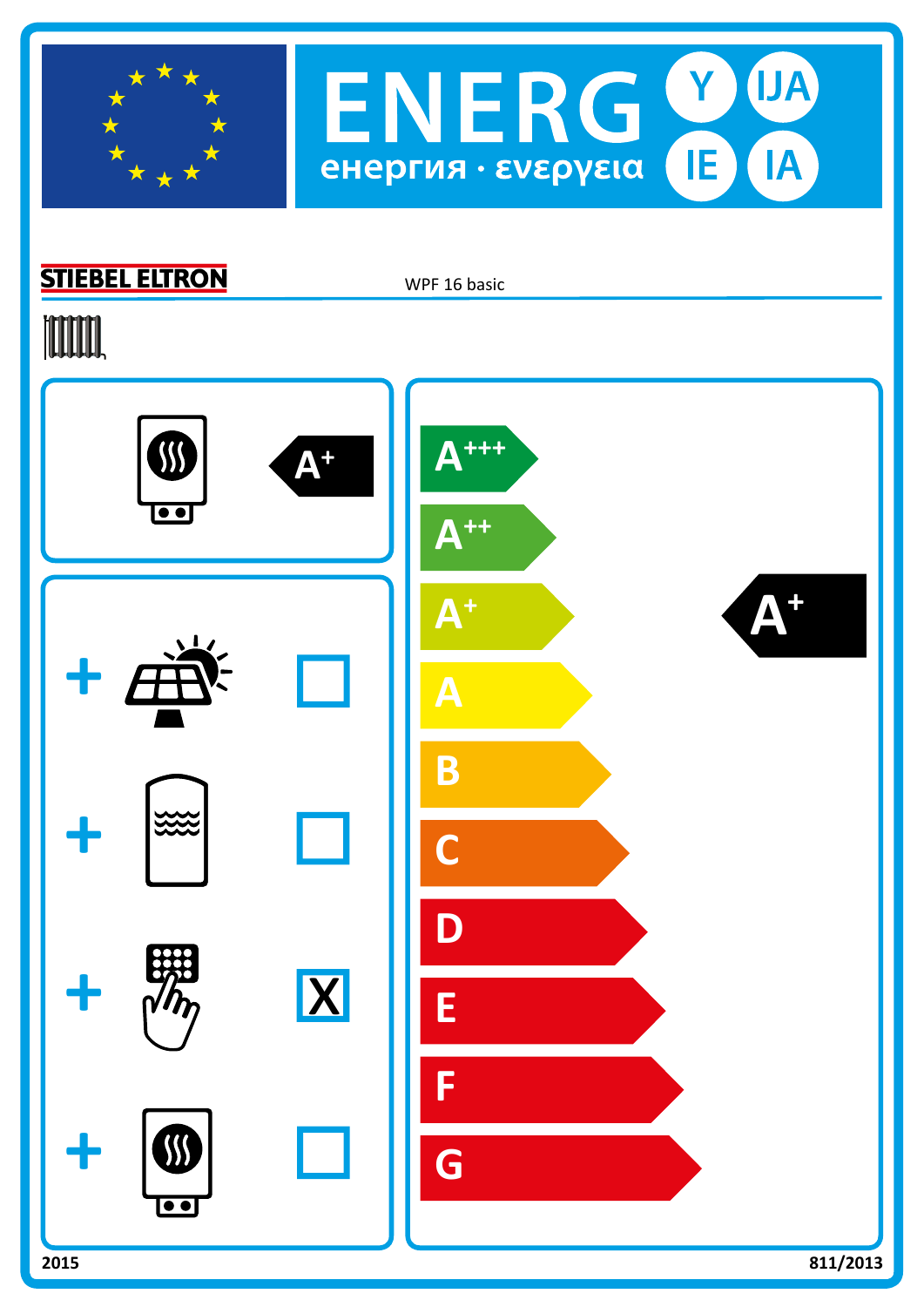## **Product datasheet: Composite system consisting of room heater and temperature controller to regulation (EU) no. 811/2013**

|                                                                                                                                              |      | <b>WPF 16 basic</b>   |
|----------------------------------------------------------------------------------------------------------------------------------------------|------|-----------------------|
|                                                                                                                                              |      | 230948                |
| Manufacturer                                                                                                                                 |      | <b>STIEBEL ELTRON</b> |
| Energy efficiency for central heating in moderate climates for medium<br>temperature applications                                            | $\%$ | 117                   |
| Temperature controller class                                                                                                                 |      | VII                   |
| Contribution of temperature controller to room heating energy efficiency                                                                     | $\%$ | 3,50                  |
| Room heating energy efficiency of composite system under moderate<br>climatic conditions                                                     | $\%$ | 121                   |
| Room heating energy efficiency of composite system under colder<br>climatic conditions                                                       | $\%$ | 126                   |
| Room heating energy efficiency of composite system under warmer<br>climatic conditions                                                       | $\%$ | 121                   |
| Value of differential between room heating energy efficiency under<br>moderate climatic conditions and that under colder climatic conditions | $\%$ | 5                     |
| Value of differential between room heating energy efficiency under<br>warmer climatic conditions and that under moderate climatic conditions | $\%$ | 0                     |
| Energy efficiency class for central heating in moderate climates for<br>medium temperature applications                                      |      | $A_{+}$               |
| Room heating energy efficiency class of composite system under<br>moderate climatic conditions                                               |      | $A_{+}$               |